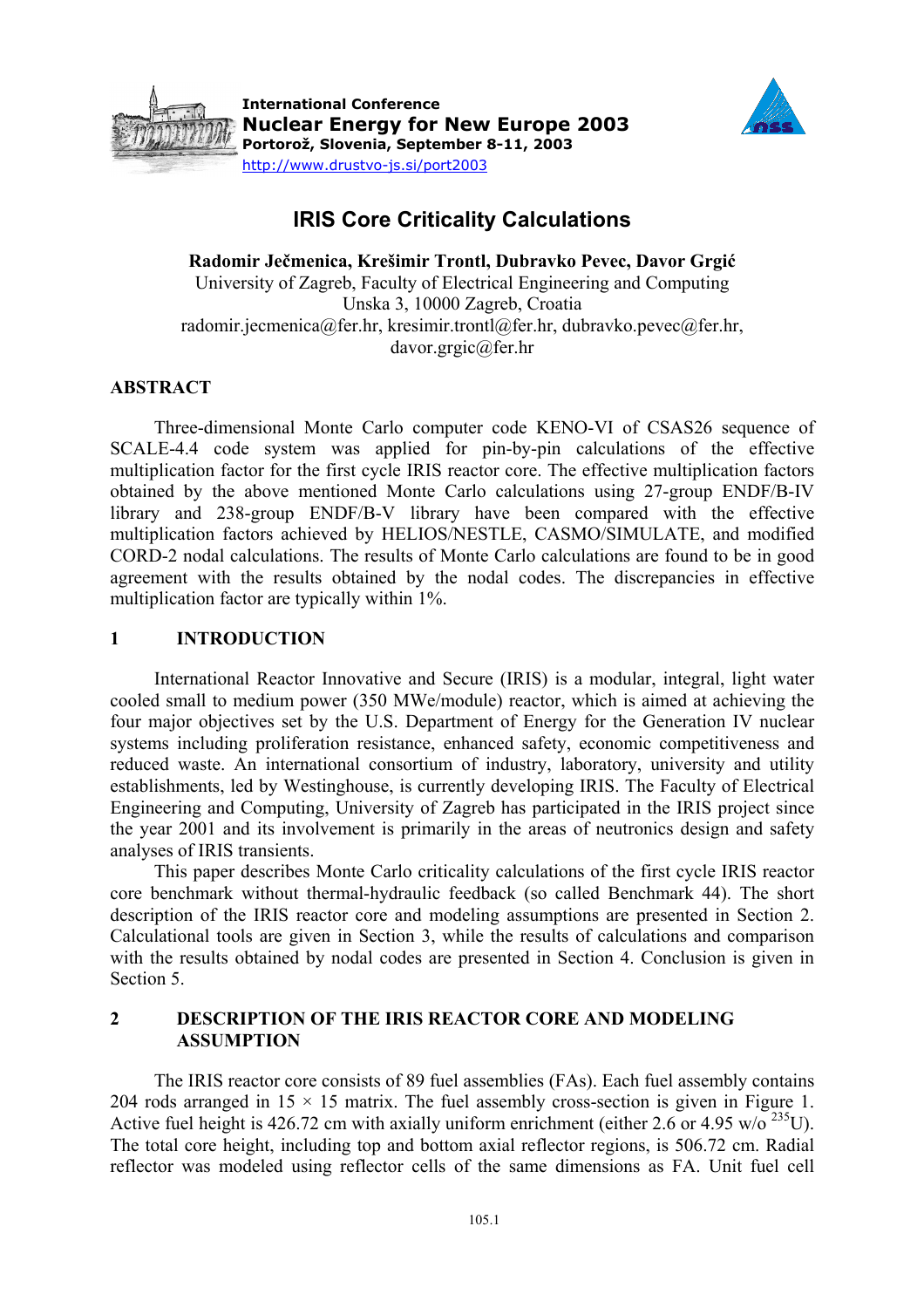includes fuel pellet, clad and moderator regions. Guide thimble (GT) and instrumentation tube (IT) cells are identical. Unit fuel cell and instrumentation tube cell are given in Figure 2. According to the Benchmark 44 specification the grids were smeared over the moderator and assumed to occupy 1% of the moderator volume. Some FAs contain **I**ntegral **F**uel **B**urnable Absorbers (IFBA) in form of a thin layer  $ZrB_2$  coating on fuel pellets. The IRIS core and reflector configuration is depicted in Figure 3. As shown in Figure 3 the axial distribution of IFBA is not uniform. The fuel stack is axially composed of: 30.48 cm of enriched uncoated fuel, 365.76 cm of enriched coated fuel (lower half has  $20\%$  more  $^{10}B$  than the upper half), and 30.48 cm of enriched uncoated fuel. Radius of coated pellets can be found from the Eq. (1):

$$
r_{ZrB_2} = \sqrt{r_{UO_2}^2 + \frac{x \cdot 10^{-3}}{w_{B-10} \cdot \rho \cdot \pi}}
$$
 (1)

$$
(1)
$$

where

 $x =$  IFBA concentration expressed in mg/cm  $r_{UQ}$  = fuel pellet radius expressed in cm  $\rho$  = nominal density of the ZrB<sub>2</sub> expressed in g/cm<sup>3</sup>  $w_{\text{B-10}}$  = weight fraction of <sup>10</sup>B in the ZrB<sub>2</sub>.



Figure 1: Fuel assembly cross-sectional view



Figure 2: Instrumentation cell and fuel cell cross-sectional view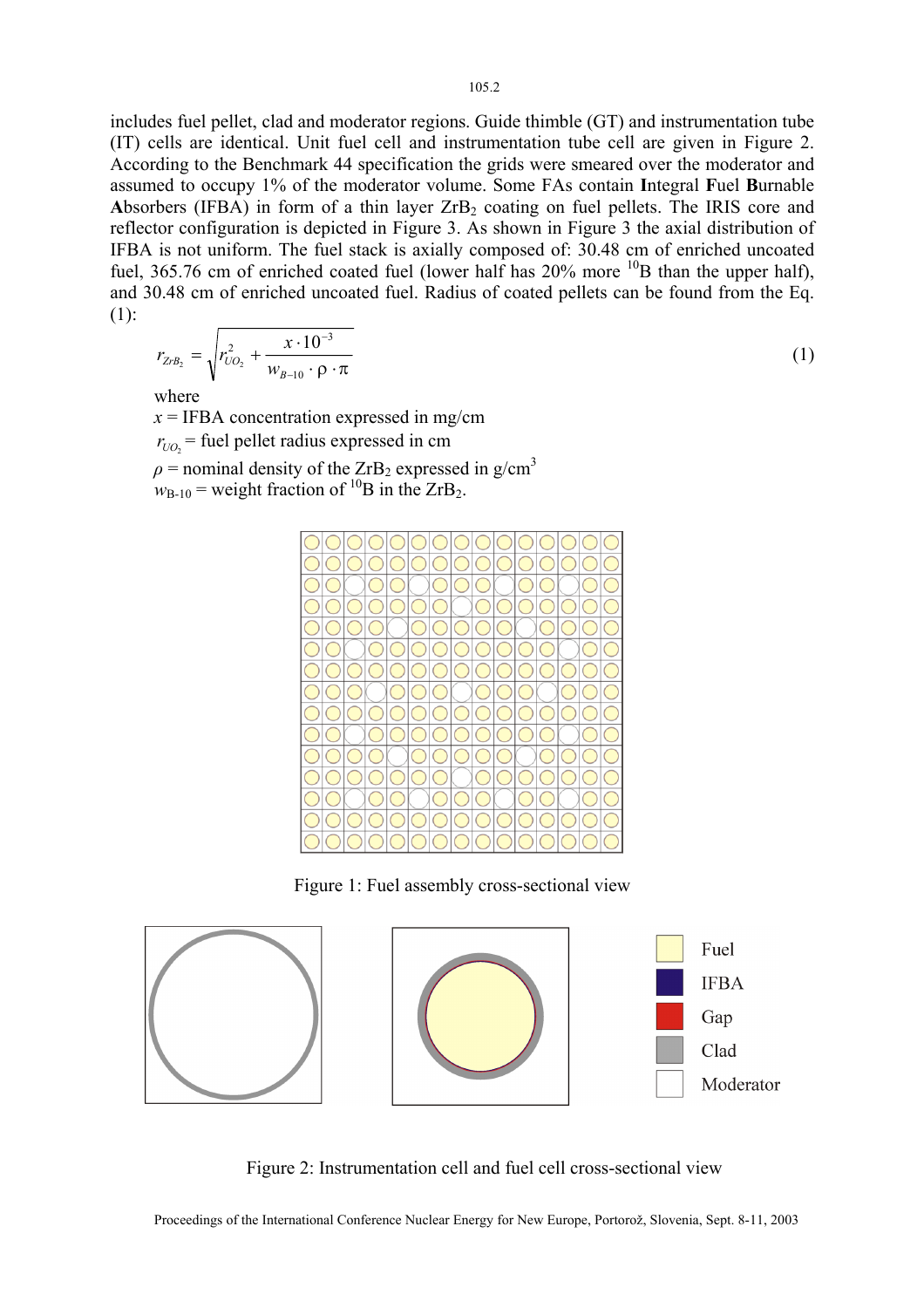Fuel assembly dimensions, assumed materials, temperatures by region, isotopic composition and atomic number densities of materials are specified in the Benchmark 44 document [1].



Figure 3: 3D Axial and radial distribution of IFBA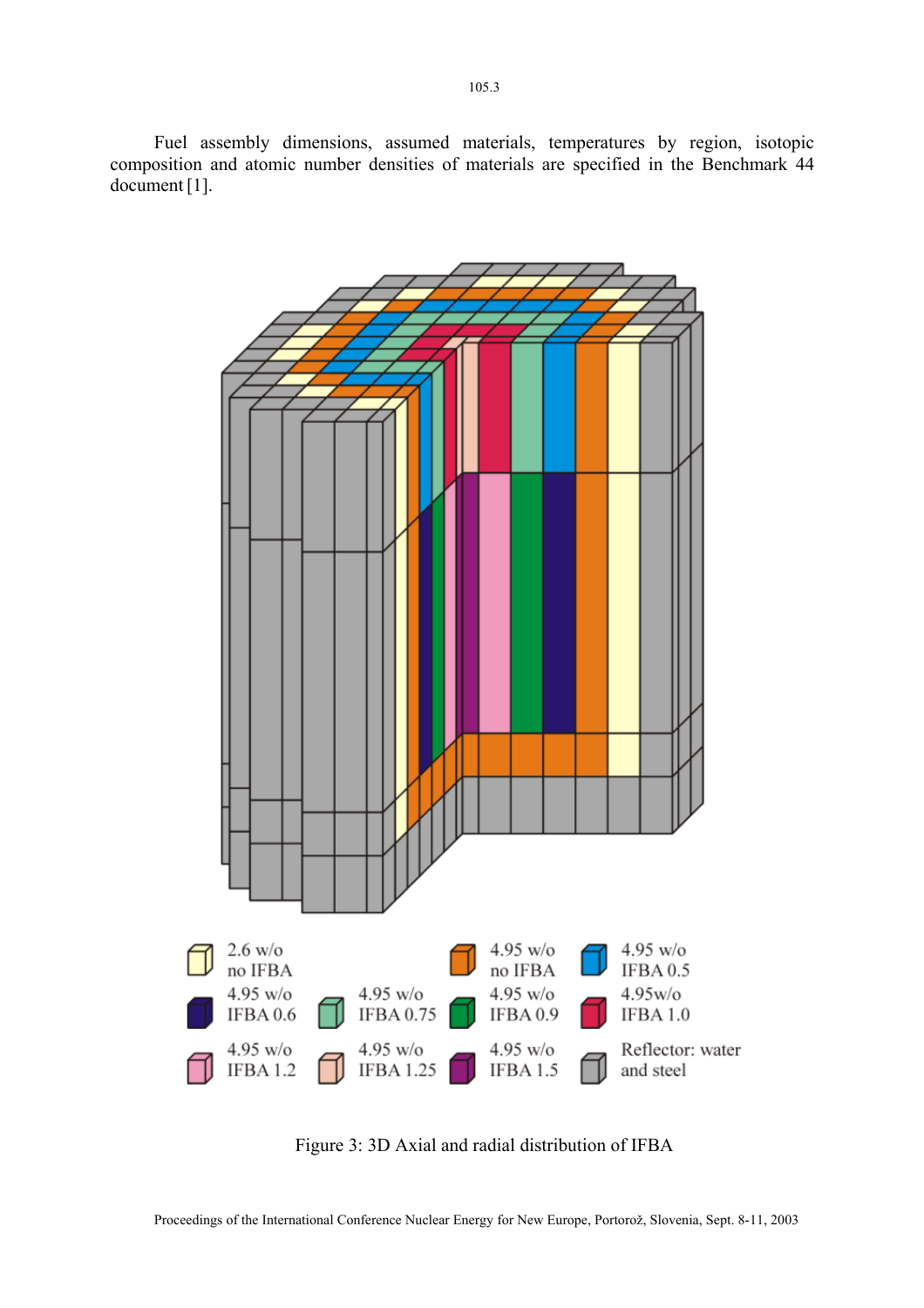#### **3 CALCULATIONAL TOOLS**

Calculations of the IRIS core criticality have been performed by the SCALE-4.4 (**S**tandardized **C**omputer **A**nalyses for **L**icensing **E**valuations) code package developed at Oak Ridge National Laboratory. The SCALE system comprises a number of functional and control modules. The functional modules within SCALE package are the individual codes either selected from well-established computer codes or developed based on reliable nuclear methods. They provide specific capabilities required for solving of particular problems. Although, each of the functional modules can be executed as an individual module, automation of the calculational sequence can speed up solving the problem. Therefore, control modules are used to automate the necessary data processing and manipulation.

Criticality safety analyses are performed via the criticality safety analyses sequences (CSAS), and in the particular case of IRIS calculations, CSAS26 sequence has been used. The control module runs BONAMI, NITAWL and KENO-VI functional modules. BONAMI and NITAWL are used for the preparation of the resonance-corrected microscopic cross-section library. KENO-VI [2] is a multi-group Monte Carlo criticality program used to calculate the *k*eff of a three-dimensional system.

We have chosen the Monte Carlo method because of the following advantages:

- accurate geometric models can be used
- there is no need for homogenized and adjusted cross-sections
- heterogeneity and voids cause no difficulty since individual neutrons are tracked collision by collision through every region specified.

Improvements of computer technology and usage of Windows operating systems enabled graphical input processors to be developed and used for simplified preparation of input data. CSPAN-VI [3] (**C**riticality **S**afety **I**nput **P**rocessor for **A**nalysis) is a Windows 95/98/NT/2000 program that assists the CSAS/KENO-VI users in creating and executing SCALE CSAS input files. It is specifically designed to run with SCALE-4.4 or later on a Windows PC.

#### **4 RESULTS AND COMPARISON**

The Monte Carlo pin-by-pin criticality calculations of IRIS Benchmark 44 for beginning of cycle conditions have been performed using ENDF/B-IV 27-group library and ENDF/B-V 238-group library, and the results obtained for effective multiplication factor  $(k_{\text{eff}})$ are  $1.2387 \pm 0.0008$  and  $1.2428 \pm 0.0007$ , respectively. The above-mentioned results were obtained by using 1000 generations of 1000 neutrons per generation and by skipping 14 generations and 18 generations, respectively. These results were compared with our results [4] obtained by nodal code (modified CORD-2 package [5,6]), with University of Tennessee/Oak Ridge National Laboratory (UT/ORNL) result (using HELIOS/NESTLE code system), and with Politecnico di Milano (POLIMI) result (using CASMO/SIMULATE code system). The above-mentioned results are listed in Table 1, where our results are denoted as FER (**F**akultet **e**lektrotehnike i **r**ačunarstva Zagreb). As shown in Table 1 cross-section libraries that were used in all codes were based on different nuclear data files. The maximal difference between the results obtained by the Monte Carlo method of calculation and the nodal code method of calculation was approximately 1%. It should be noted that radial reflector thickness in UT/ORNL simulation was higher than in all other simulations.